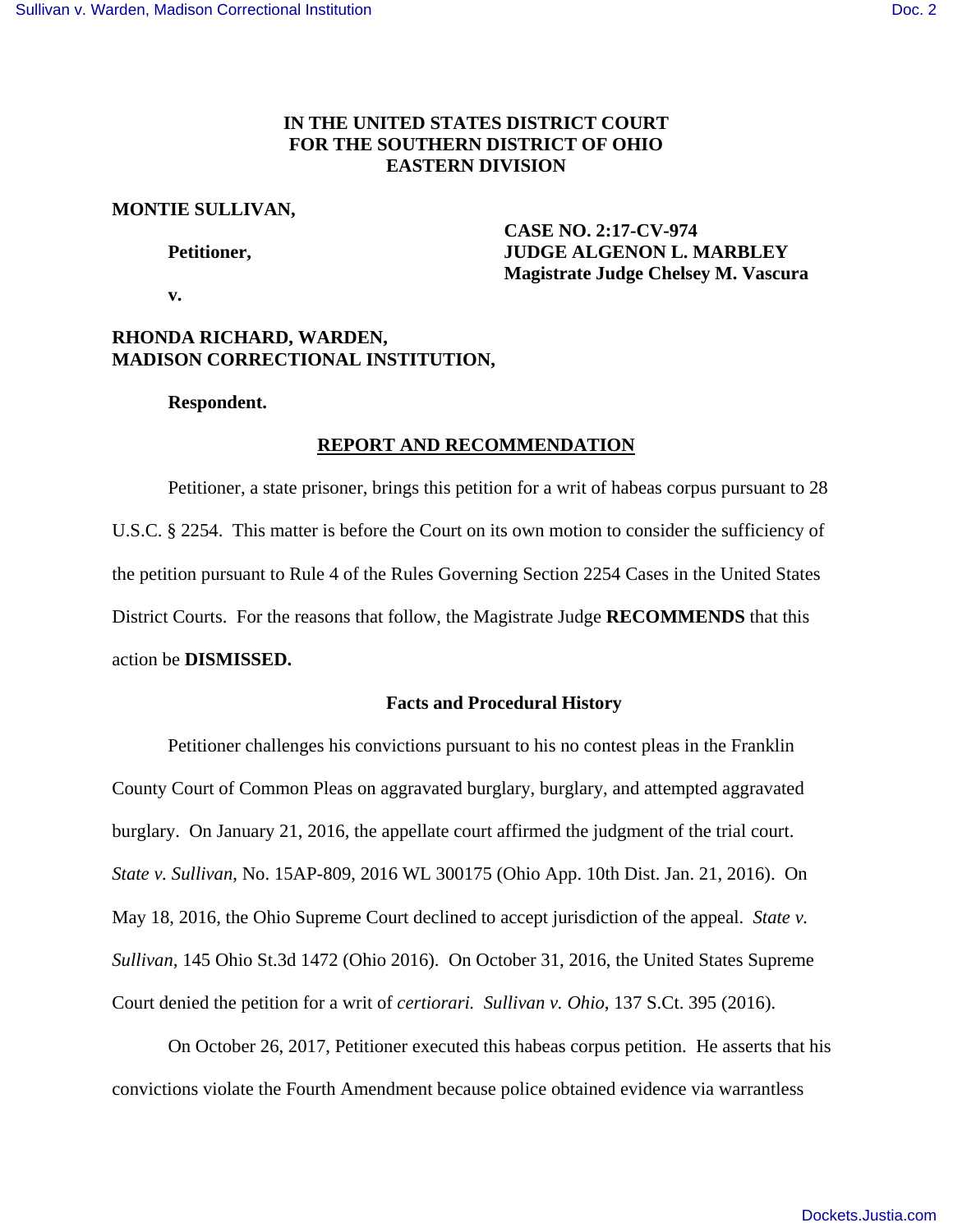GPS searches, and the state courts unconstitutionally applied the good faith exception to the exclusionary rule. However, as a general matter, the Fourth Amendment does not provide a basis for federal habeas corpus relief, so long as the petitioner had an opportunity to present the claim to the state courts. *Stone v. Powell*, 428 U.S. 465, 482 (1976); *Riley v. Gray*, 674 F.2d 522, 526 (6th Cir. 1982) (opportunity for full and fair litigation of a Fourth Amendment claim exists where the state procedural mechanism presents an opportunity to raise the claim, and presentation of the claim was not frustrated by a failure of that mechanism).

> One, the key purpose of federal habeas corpus is to free innocent prisoners. But whether an investigation violated the Fourth Amendment has no bearing on whether the defendant is guilty. [*Stone v. Powell*], at 490, 96 S.Ct. 3037. Two, exclusion is a prudential deterrent prescribed by the courts, not a personal right guaranteed by the Constitution. Any deterrence produced by an additional layer of habeas review is small, but the cost of undoing final convictions is great. *Id*. at 493, 96 S.Ct. 3037.

*Good v. Berghuis*, 729 F.3d 636, 637 (6th Cir. 2013). Such plainly appear to be the

circumstances here. *See State v. Sullivan*, 2016 WL 300175, at \*1.<sup>1</sup>

 $\overline{a}$ <sup>1</sup> The state appellate court rejected Petitioner's claims, indicating:

This case has an extended history with different courts reaching different results as to the question of whether Sullivan's motion to suppress evidence should have been granted. The trial court initially sustained the motion to suppress evidence based upon the decision of the United States Supreme Court in *United States v. Jones*, — U.S. — , 132 S.Ct. 945 (2012). A panel of this appellate court affirmed the ruling of the trial court, but the Supreme Court of Ohio in turn reversed our decision in *State v. Sullivan*, 141 Ohio St.3d 1419, 2014–Ohio–5567.

The Supreme Court of Ohio did not direct the trial court to overrule the motion to suppress, but remanded the case to the trial court to apply its ruling in *State v. Johnson*, 141 Ohio St.3d 136, 2014–Ohio–5021. In Johnson, the Supreme Court of Ohio ruled that the good-faith exception to the exclusionary rule crafted by the United States Supreme Court in other Fourth Amendment situations should apply to searches which are based on GPS searches conducted before *Jones* was decided.

We are not in a position to overrule the Supreme Court of Ohio. Thus, we must follow *Johnson* until such time as the Supreme Court of Ohio reverses itself or until the Supreme Court of the United States decides that *Johnson* was wrongly decided.

As a result, we must overrule the sole assignment of error and affirm the ruling of the trial court. We do so rule.